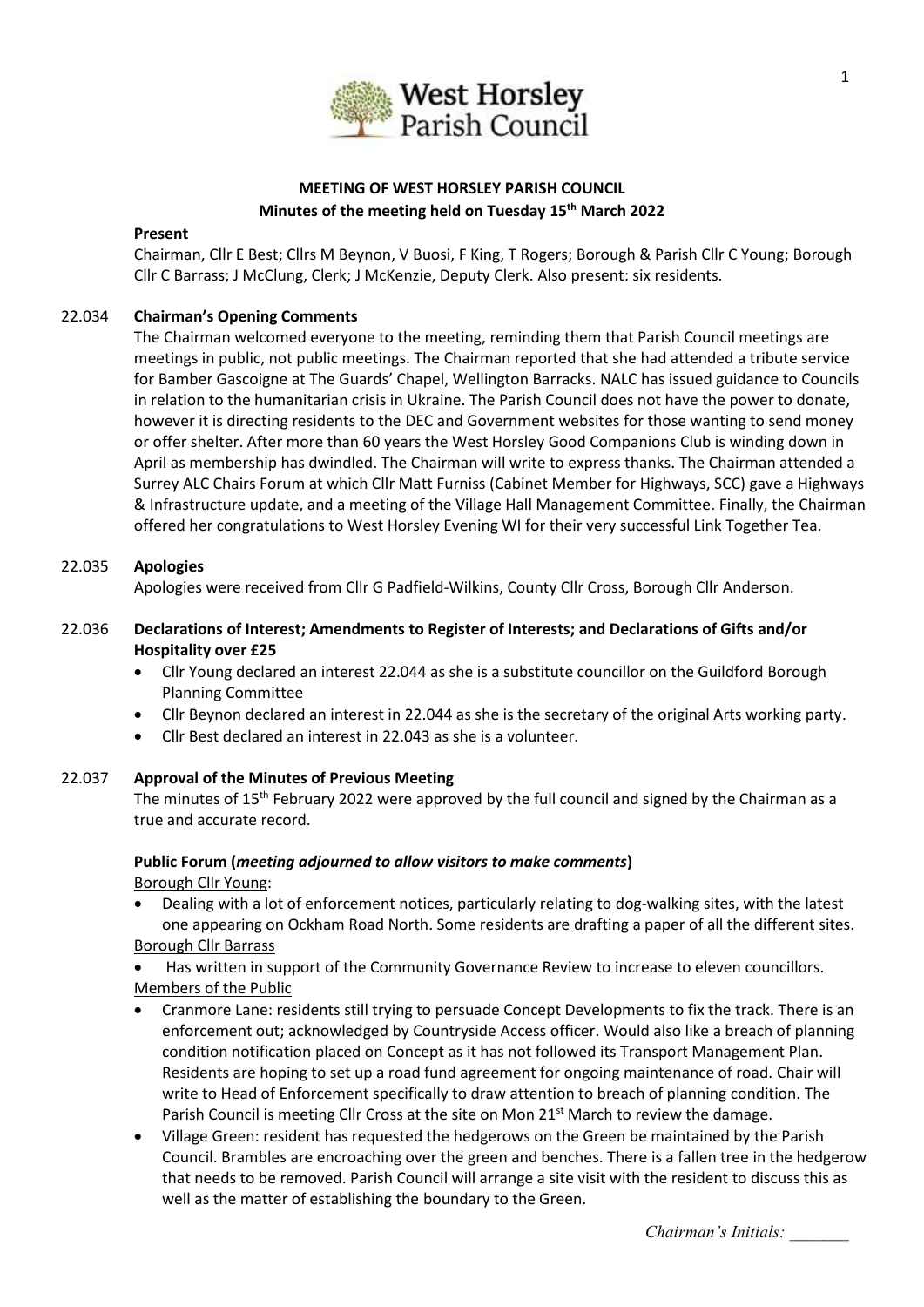• Village Hall: trustees have raised the issue of the two sink holes in the road as they are very concerned. Parish Council will escalate this matter to Cllr Furniss.

# 22.038 **Clerk's Report**

- GBC has confirmed that we are now able to co-opt a new councillor. Adverts have been posted online and on parish noticeboards; an application deadline of 5pm on  $31<sup>st</sup>$  March has been set.
- Peachy Pubs which owns the Duke of Wellington has donated £200 to the Youth Council as part of its 'Random Acts of Kindness Day' initiative.
- Our Village Warden will be leaving his post towards the end of May. A briefing note for his replacement will be prepared and the position advertised.
- The Community Governance Review is currently underway. Residents have until  $11<sup>th</sup>$  April to respond. Councillors and are encouraged to submit representations as individuals. PC will send a Mailchimp to its subscribers and re-post on Nextdoor.
- WHPC's planning application for the Orchard Restoration Project has been approved. Clearance work will commence on 21<sup>st</sup> March with planting to follow from 30<sup>th</sup> March until the work is complete.

# 22.0039 **Significant Correspondence Received Since the Last Council Meeting**

Nothing to report.

# 22.0040 **Financial Matters**

- a) Standing items: A list of payments authorised at the previous meeting was noted; and a list of proposed payments was approved by full council at this meeting.
- b) Members confirmed the bank reconciliation to 28<sup>th</sup> February 2022.
- c) Members received the report of expenditure against budget to  $28<sup>th</sup>$  February 2022.
- d) Members agreed to move £276 from Youth Council income to a new EMR for Youth Council.
- e) Members agreed to move £3651 from Planning cost centre to EMR for Planning.
- f) Members agreed to move £150 from Planting of Bulbs cost centre to a new EMR for Bulb Planting.

# 22.041 **Finance Committee**

Members approved the election of Cllr Padfield-Wilkins to its Finance Committee.

### 22.042 **Strategic Documents Review**

- a) Members received and approved a schedule for reviewing all strategic documents in 2022 with the addition of the Risk Register.
- b) Members reviewed and approved the following documents:
	- i. Complaints Procedure
	- ii. Code of Conduct

# 22.043 **Horsley Community Speed Watch**

Members received a report from the CSW team. Appreciation for the work they do was expressed.

# 22.044 **Your Fund Surrey**

- a) Members received and approved a progress report on the Your Fund Surrey 'Arts Project' and 'Community Sports Hub Project'. One abstention Cllr Young.
- b) Members agreed to establish an Arts Project Steering Group with terms of reference and governance arrangements in place. One abstention Cllr Beynon.
- c) Members agreed to establish a Community Sports Hub Steering Group with terms of reference and governance arrangements in place. One abstention Cllr Young.

# 22.045 **Queen's Green Canopy**

- a) Members approved the planting of a tree in the Village Orchard as part of The Queen's Green Canopy; and
- b) Approved the purchase of an official Green Canopy plaque to mark the occasion of its planting.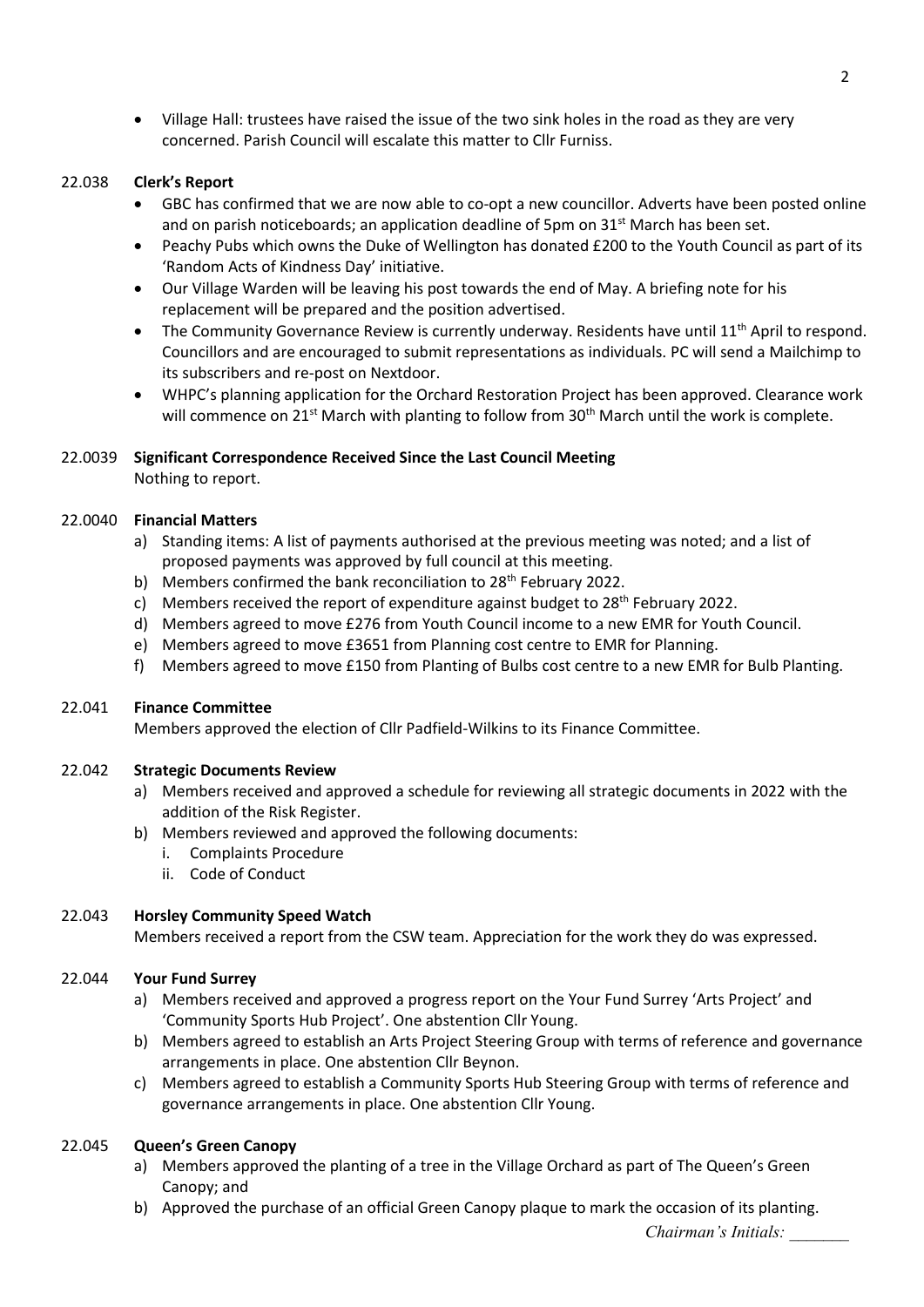### 22.046 **Litter Bins**

Members received and approved a briefing note on the purchase and installation of two new litter bins along The Street/East Lane.

### 22.047 **Planning & Environment Committee Update**

- a) Members reviewed and approved an amended version of the Planning & Environment Committee Terms of Reference.
- b) Members received a report on Planning & Environment Committee meetings held since the previous Council meeting. An amendment to 22.005 was agreed.

Additional Matter: Councillors met again with Thakeham Homes. Construction & Landscape Management Plan (CLMP) has been submitted to GBC. Thakeham be issuing quarterly newsletters to residents; they will confirm start date and schedule in their first newsletter.

#### 22.048 **Task Group Updates**

Asset Management & Village Appearance:

- Tennis Court Refurbishment temporary lines are being painted so residents will be able to use the court from Monday 21<sup>st</sup> March. A noticeboard is being installed at the court.
- Bench installation at ORN/East Lane now completed. Official opening of bench being planned. Climate Change:
- Joint East and West PC Climate Change Task Group meetings have been scheduled every two months for the year ahead. The Task Group is in discussion with GBC to consider possible locations on GBCowned land where some of the Treescapes whips can be planted.

Communications:

- Newsletter nearly complete. Welcome packs will be ready soon too.
- Community Events & Wellbeing:
- Next event is the litter pick on  $21^{st}$  May.

Jubilee Celebrations:

• Working with East Horsley to organise the Jubilee Picnic Party at Horsley Towers on 5th June, incorporating a pageant from West Horsley Place to Horsley Towers; and the lighting of a Jubilee Beacon at the Millennium Point, Sheepleas on 2<sup>nd</sup> June.

Personnel:

• Matters being dealt with in 22.051.

Road Safety & Maintenance:

- Advising on road safety for Jubilee events. Still chasing SCC on clearance of path along The Street. Youth Council:
- A meeting is scheduled for  $16<sup>th</sup>$  March, with lots to discuss.

### 22.049 **Other Village Matters**

Nothing to report.

### 22.050 **Date of next meeting**

Tuesday 12<sup>th</sup> April 2022 at 7.30pm.

22.051 Members resolved to exclude the press and public from the final items in accordance with the provision of the Public Bodies (Admission to Meetings) Act 1960 in order to discuss staffing matters. Members approved all recommendations as set out in the briefing papers.

The meeting was closed at 9.19pm.

Signed by the Chairman as a true and accurate record: …………………………………………………………..

*Chairman's Initials: \_\_\_\_\_\_\_* Date: ……………………………………………………………